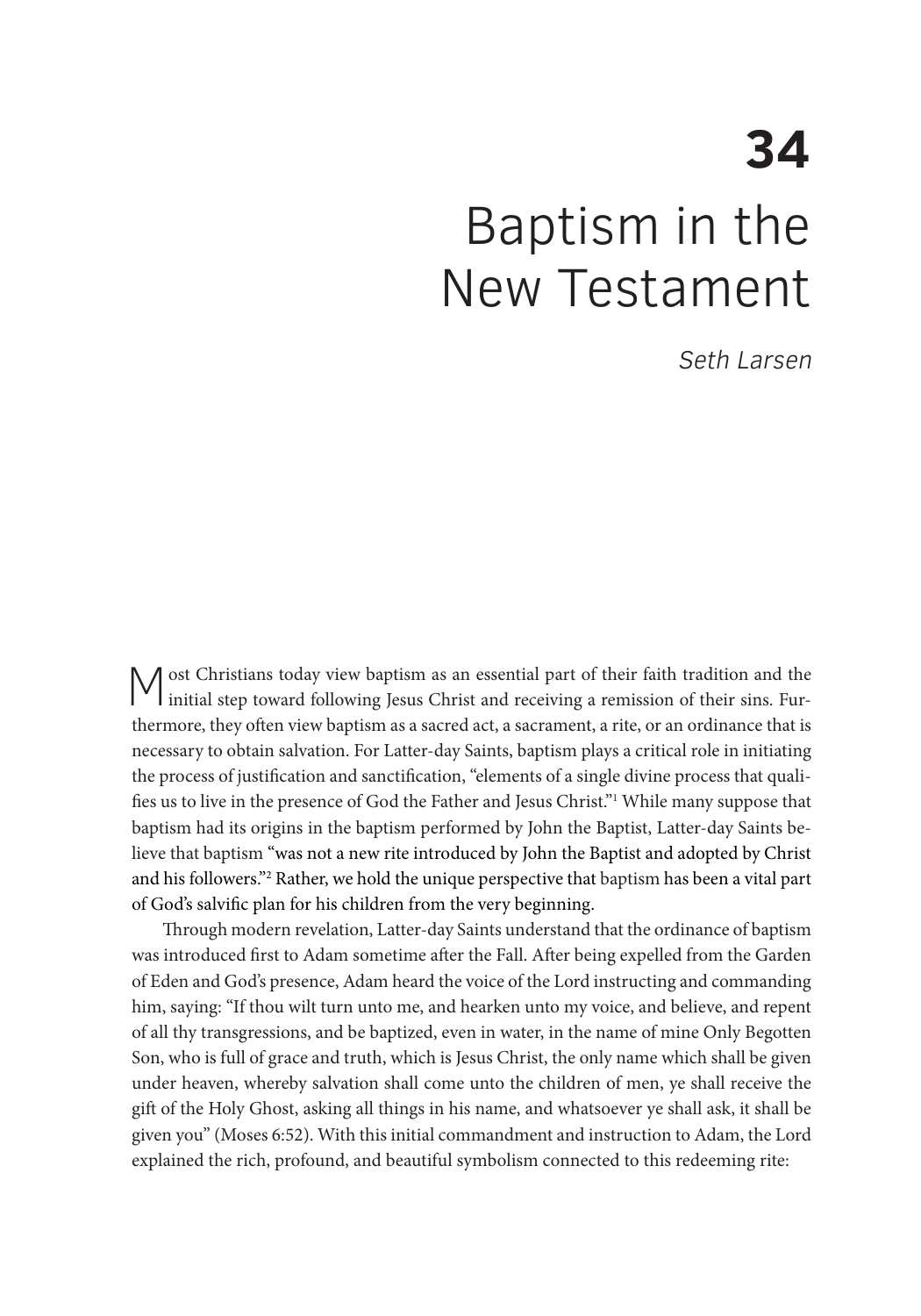That by reason of transgression cometh the fall, which fall bringeth death, and inasmuch as ye were born into the world by water, and blood, and the spirit, which I have made, and so became of dust a living soul, even so ye must be born again into the kingdom of heaven, of water, and of the Spirit, and be cleansed by blood, even the blood of mine Only Begotten; that ye might be sanctified from all sin, and enjoy the words of eternal life in this world, and eternal life in the world to come, even immortal glory; for by the water ye keep the commandment; by the Spirit ye are justified, and by the blood ye are sanctified. . . .

And now, behold, I say unto you: This is the plan of salvation unto all men, through the blood of mine Only Begotten, who shall come in the meridian of time. . . .

And it came to pass, when the Lord had spoken with Adam, our father, that Adam cried unto the Lord, and he was caught away by the Spirit of the Lord, and was carried down into the water, and was laid under the water, and was brought forth out of the water. And thus he was baptized, and the Spirit of God descended upon him, and thus he was born of the Spirit, and became quickened in the inner man. And he heard a voice out of heaven, saying: Thou art baptized with fire, and with the Holy Ghost. This is the record of the Father, and the Son, from henceforth and forever; and thou art after the order of him who was without beginning of days or end of years, from all eternity to all eternity. Behold, thou art one in me, a son of God; and thus may all become my sons. Amen. (Moses 6:59–60, 62, 64–68)

The Lord also made it clear that as long as children were born into a fallen and sinful world their parents were commanded to "teach these things freely" unto their children (Moses 6:58).

Although there are no direct references in the Old Testament indicating that the posterity of Adam kept this commandment, Joseph Smith and the scriptures of the Restoration make it clear that the ordinance of baptism was performed throughout antiquity. Joseph Smith taught:

[T]he ancients who were actually the fathers of the church in the different ages, when the church flourished on the earth, . . . were initiated into the kingdom by baptism, for it is self evident in the scripture—God changes not. . . . [T]herefore, as Noah was a *preacher* of righteousness he must have been *baptised*. . . . In the former ages of the world, before the Saviour came in the flesh, "the saints" were baptised in the name of Jesus Christ to come . . . that they might be buried in baptism like him, and be raised in glory like him, that as there was but *one* Lord, *one* faith, *one* baptism, and *one* God and father of us all, even so there was but *one* door to the mansions of bliss.<sup>3</sup>

The pre-Christian-era portion of the Book of Mormon—more than three-quarters of the book—contains many references to baptism and, according to Elder Bruce R. Mc-Conkie, "some of the best information we have relative to this eternal law."4 The Book of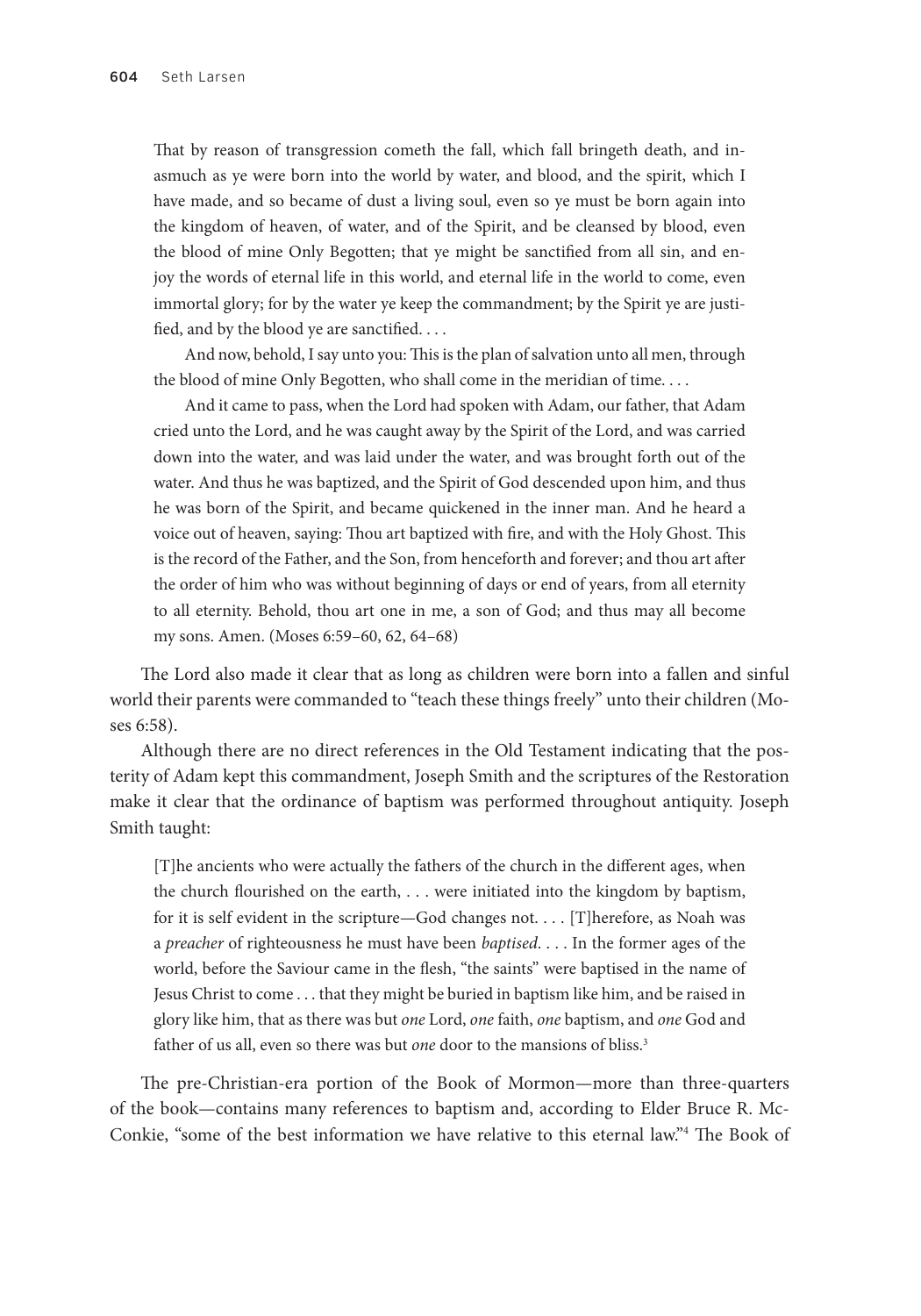Mormon makes it clear that the people were both living the fullness of the law of Moses and performing baptism by immersion.

If one steps away from the lens of the Restoration and looks strictly at the religious cultures surrounding the emergence of Christianity, it is easy to see that the use of water played an important role in the purification and initiation rites of those religious cultures. In fact, such rites and even immersion were common practices in the religious culture of the Greeks and Romans, especially among the various mystery religions.<sup>5</sup> Often these washings were a preliminary preparation for initiation into the mystery religions, but occasionally ideas of rebirth or forgiveness were associated with these washings.<sup>6</sup>

It is also well known that the Jews performed a variety of purification and initiation rites associated with water and immersion. These Jewish washings, especially Jewish proselyte baptisms, have been considered by many as the antecedents to the mode of John's baptism, and all of them—Greco-Roman, Jewish, and John's immersion rites—have been considered by one scholar or another to be the antecedents for Christian baptism.<sup>7</sup> As mentioned above, Latter-day Saints understand and believe the origin of Christian baptism stems from Adam; however, similarities one may find in other immersion rites become superficial when the basic but significant differences between those rites and that of Christian baptism are recognized. For the purposes of this chapter, we will explore baptism as it is found in the New Testament only.

## John the Baptist

In the New Testament, the first baptismal experience one will come across is that of John, who was given the appropriate title "'Baptist' (*Baptistēs*) or 'the Baptizer' (*o Baptizōn*, 'the one immersing')."8 John was the son of Zacharias and Elizabeth, who were both of the priestly lineage of Aaron and through whom John inherited the right to officiate in the Aaronic priesthood.<sup>9</sup> According to Doctrine and Covenants 84:28, John was ordained to this priesthood by an angel when he was only eight days old. His mission was foretold by Isaiah, Lehi, Malachi, and Gabriel.<sup>10</sup> John (the Baptist) seems to have been aware of these prophecies and sought security, confidence, and strength in them (John 1:23). Jesus—who was himself the ultimate beneficiary of John's prophetic work—had high compliments for his older cousin. He told a multitude of Jews that John was "a burning and a shining light" (5:35), and at another time Jesus said, "Verily I say unto you, Among them that are born of women there hath not risen a greater than John the Baptist" (Matthew 11:11).

According to the Prophet Joseph Smith, John the Baptist was not great on account of the miracles he performed, because he performed no miracles. Rather, John the Baptist was the greatest born among women for three reasons: first, he was trusted with the divine mission of preparing the way before the face of the Lord; second, he was trusted and required to baptize Christ and to be a witness of the Holy Ghost descending upon him; and third, "John at that time was the only legal administrator holding the keys of power. . . . The keys, the kingdom, the power, the glory had departed from the Jews; and John, the son of Zachariah,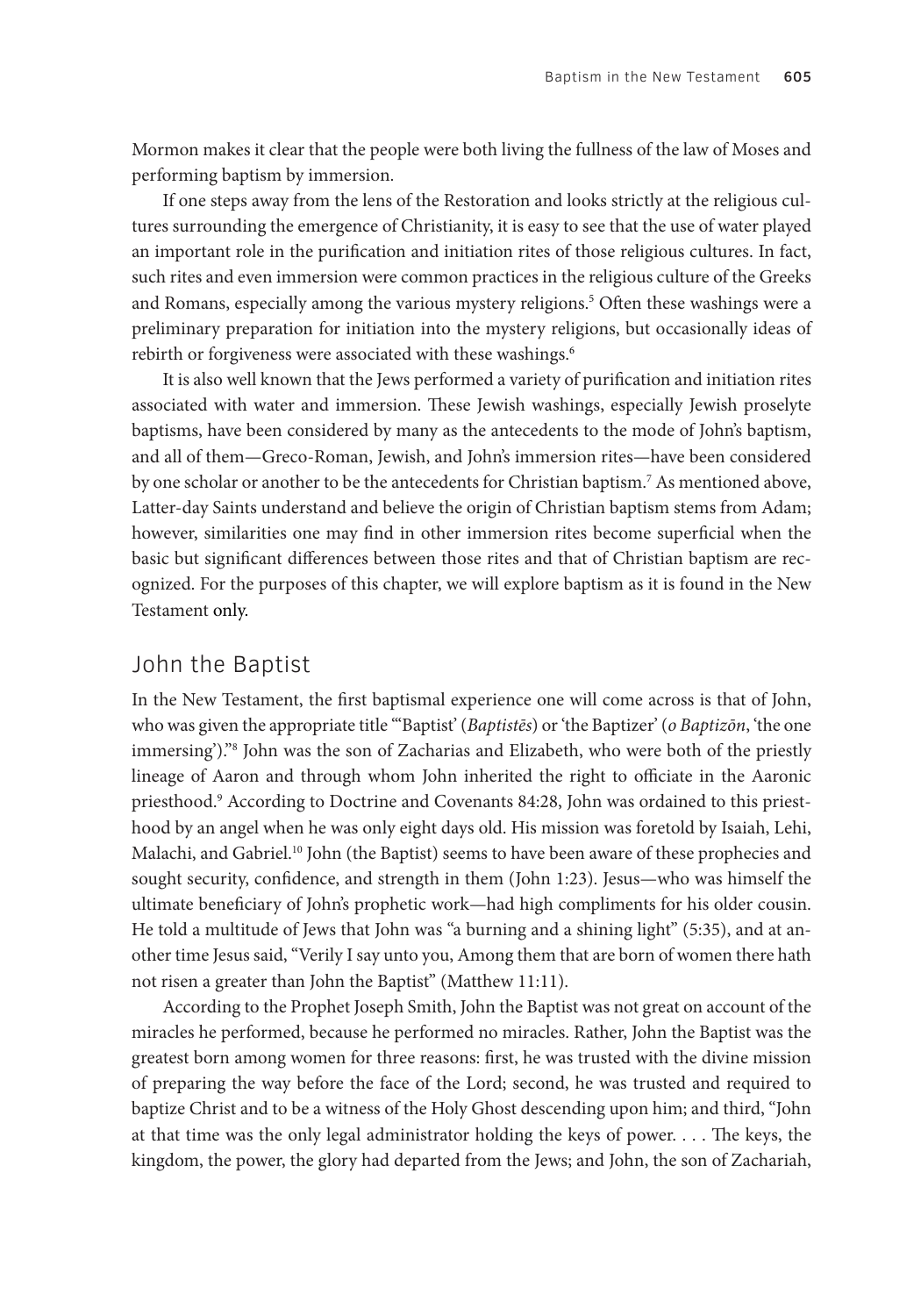by the holy anointing and decree of heaven, held the keys of power at the time."<sup>11</sup> With these great responsibilities, John the Baptist stood in a very peculiar position at a very unique time. He was the "last legal administrator of the old dispensation, the first of the new; he was the last of the old prophets, the first of the new," Elder McConkie wrote. "With him ended the old law, and with him began the new era of promise. He is the one man who stood, literally, at the crossroads of history; with him the past died and the future was born."12

The Lord tells us that John was to "*overthrow the kingdom of the Jews*, and to make straight the way of the Lord before the face of his people, to prepare them for the coming of the Lord, in whose hand is given all power" (Doctrine and Covenants 84:28; emphasis added). For years the wicked, corrupt, and greedy leadership of the Jews had focused more on growing their wealth—especially through corrupting the temple economy—and expanding their power than they had on leading Israel in truth and righteousness according to God's law. Thus, in this state of apostasy, the Jews had become a kingdom unto themselves. To overthrow the kingdom of the Jews and reestablish the kingdom of God, a major spiritual revolution would need to happen.<sup>13</sup> John the Baptist understood the role he was to play, and he performed it to perfection. Naturally, such a prophetic mission would create unwanted disruption, especially among the established ruling class of the Jews. But John did not back down, hesitate, or share his message quietly. He went about as foretold by the prophet Isaiah and confirmed by all the Gospels, "crying" in the wilderness (Isaiah 40:3; compare Matthew 3:3; Mark 1:3; Luke 3:4; John 1:23).

John's command to repent and prepare for the coming Messiah, and his demand that Israel produce evidence to show their sincerity, generated no small stir. As Matthew records, "then went out to him Jerusalem, and all Judea, and all the region round about Jordan, and were baptized of him in Jordan, confessing their sins" (Matthew 3:5–6). John's cry of repentance did not just reach the downtrodden masses of Judea, it had also reached the powerful and wealthy Jewish leadership, and apparently it raised questions within their circles as to whether or not he was the Messiah. The Gospel of John records that while John was baptizing in Bethabara beyond the Jordan, the Pharisees "sent priests and Levites from Jerusalem to ask him, "Who art thou?"—and after discovering that he was not the Messiah, they asked him, "Why baptizest thou then?" (John 1:19, 25). John answered this question using Isaiah's prophecy, saying that he was "making straight the way of the Lord" (1:23).

The fact that John was not in Jerusalem or inviting the people to the temple may shed some light on the religious state that Israel and its leaders were in. Israel had looked beyond the symbolism the law of Moses was intended to create. According to John, many in Jewish leadership were abusive and corrupt: a "generation of vipers" who were going to be "hewn down" (Matthew 3:7, 10). John's baptism was to make crooked Israel straight again and to prepare them to receive their God.

First, John's baptism offered the Israelites an opportunity to truly repent and receive forgiveness of their sins. John's baptism "was doubtless preceded by an exhortation by John, and the people were baptized 'confessing their sins'" (Mark 1:5; Matthew 3:6).<sup>14</sup> Israel as a people had broken God's law and had gone astray; thus, because of their disobedience, they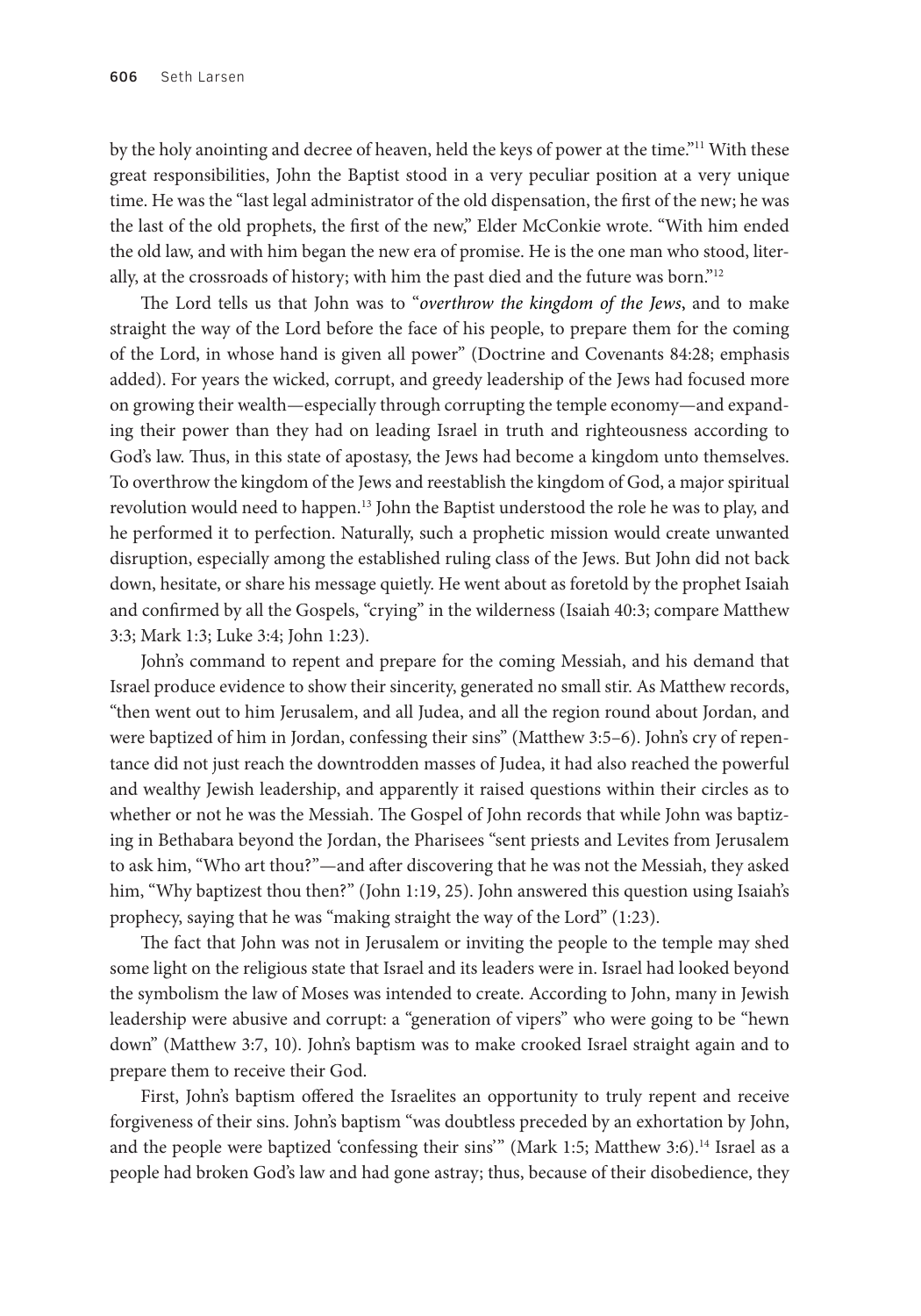were under the condemnation of law. However, through John's baptism Israel could become justified, or in other words pardoned from the punishment of the broken law. Accepting John's baptism meant Israel could stand blameless or without sin so that when the Lord came with his baptism of fire they could be sanctified, or in other words made holy and clean as he is holy and clean.15 Everett Ferguson, an authority on baptism in the early church, states that the baptism of John "was a conversion baptism but not a variation of proselyte baptism; its premise was repentance, and its purpose was the forgiveness of sins; it was not the basis of a new Israel or to join a new community (the goal was a renewal of Israel)."16

Second, it is possible that John may have been trying to restore the law of Moses in its purity and entirety by reintroducing the baptismal ordinance, which had been lost over time through various stages of apostasy. It is clear from Jesus's interaction with Nicodemus, who was a ruler among the Jews, that the Jewish people and their leadership no longer knew about or understood baptism. The idea of baptism as a rebirth was perplexing to Nicodemus. The Book of Mormon makes it clear that baptism fits perfectly within the framework of the law of Moses; the ordinance of baptism—much like animal sacrifice within the law of Moses—acted as a symbolic reference to Christ's atonement. Just as Christ died, was buried in the tomb, and resurrected the third day, the proselyte symbolically dies in Christ, giving up the old life of sin, and is buried with Christ in the water; and as Christ came forth from the tomb, so the proselyte comes forth out of the water a new creature in Christ (Romans 6:1–6). The prophetic authors of the Book of Mormon mention forty-three times that they lived the law of Moses, and they mention baptism ninety times. A restoration of the full law of Moses would therefore prepare Israel for the Lord's coming among them and for the reception of the fullness of his gospel.

Many scholars have sought to link John's baptism to earlier and contemporary Jewish purification and cleansing washings, proselyte baptism, and the baths of the Essenes and others.17 The similarities have led some scholars to view such washings as antecedents of John's baptism. Both Jewish washings and John's baptism contain a theme of purification or cleansing. Many Jewish washings—like John's—were performed by immersion. Jewish proselyte baptism was an initiation rite for Gentiles who were converting to Judaism, and John's baptism was also a conversion or reconversion for Israel's people.

However, there are distinct differences that disconnect John's baptism from these Jewish washings as possible antecedents. John's baptism was a onetime event. Most of the Jewish washings were a ceremonial purification rite that would be performed when needed throughout one's lifetime. John's baptism was focused on repentance and the forgiveness of sins to prepare Israel for the coming of their Lord. Thus, John's baptism was an eschatological purification rite rather than a ceremonial one.<sup>18</sup> Jewish proselyte baptism was an initiation rite for Gentiles seeking to join the Israelite community.19 John held priesthood keys and personally administered his baptism, whereas Jewish proselyte baptism and other purification baths or washings were a self-immersion (often with two or three witnesses).<sup>20</sup> As Ferguson notes, "This practice provides the most plausible explanation for the descrip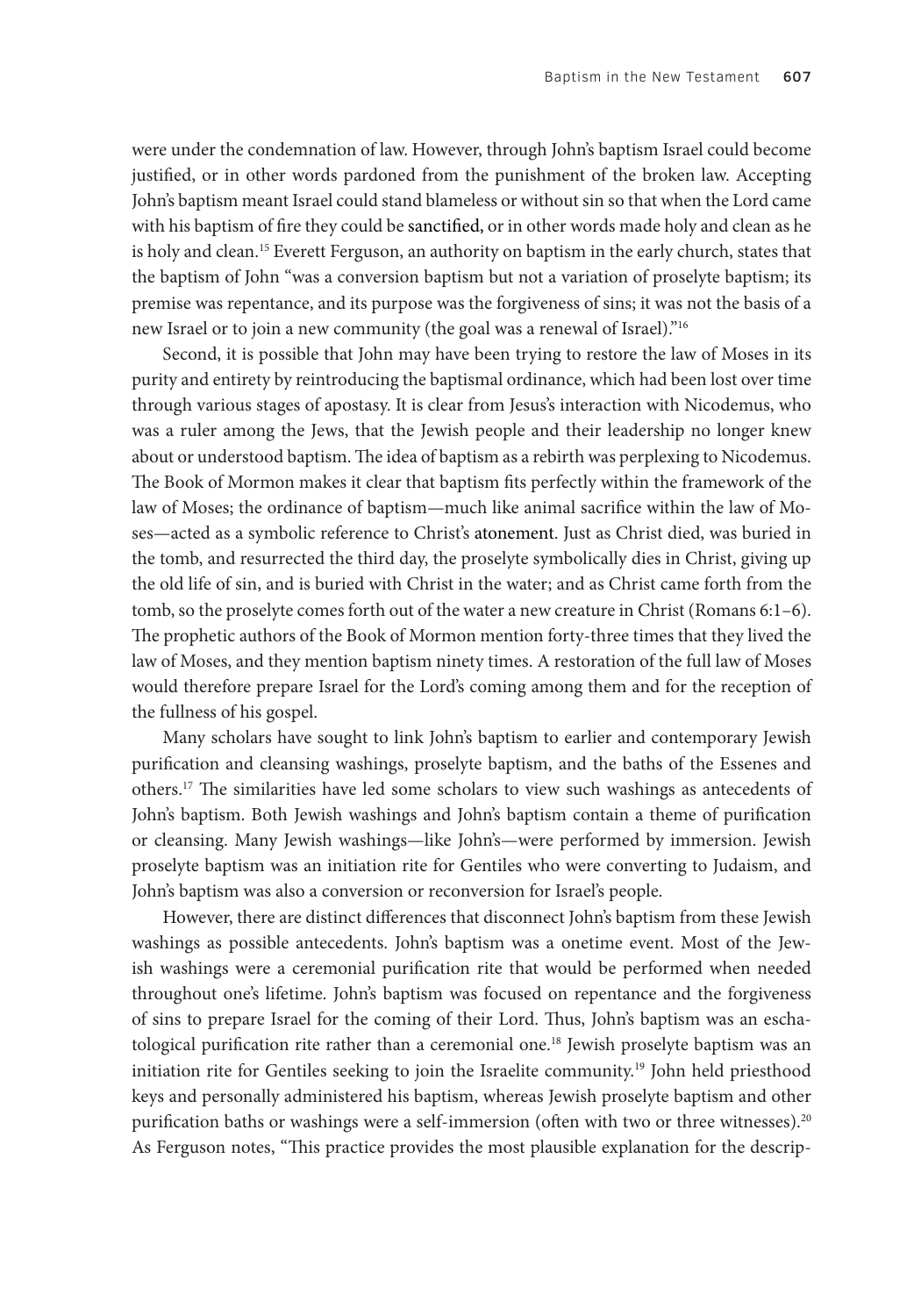tion of John as 'the Baptist': He was doing something different, or else the designation would not have distinguished him."21

# The Baptism of Jesus Christ

Immediately after introducing John and his baptism, the New Testament Gospels record unique but similar accounts of Christianity's most important baptism—the baptism of Jesus Christ. This important event marks a major transition between the baptism and ministry of John and the baptism and ministry of Jesus Christ—a transition that John was cognizant would happen if he fulfilled his role as the forerunner of Christ. When John's disgruntled disciples reported the increase of Jesus's popularity and followers, John taught them, "He that hath the bride is the bridegroom: but the friend of the bridegroom, which standeth and heareth him, rejoiceth greatly because of the bridegroom's voice: this my joy therefore is fulfilled. *He must increase, but I must decrease*" (John 3:29–30; emphasis added).

Matthew's account of Jesus's baptism is the longest of all four Gospel accounts, comprising all of five verses. It emphasizes John's humble hesitancy to fulfill his sacred mission of baptizing the Son of God: "I have need to be baptized of thee," Matthew records John as saying, "and comest thou to me?" (Matthew 3:14).<sup>22</sup> Jesus responds, "Suffer it to be so now: for thus it becometh us to fulfil all righteousness" (3:15), and this might be meant to answer more than just John's anxieties. Perhaps Matthew, with his clear understanding of the necessity of baptism, included this interchange between the Baptist and the Christ to answer the questions that some would have concerning a sinless Messiah receiving "the baptism of repentance for the remission of sins" (Mark 1:4). It appears the Book of Mormon prophet Nephi felt the need to address the same issue in his record and did so in detail:

And now, I would ask of you, my beloved brethren, wherein the Lamb of God did fulfil all righteousness in being baptized by water? Know ye not that he was holy? But notwithstanding he being holy, he showeth unto the children of men that, according to the flesh he humbleth himself before the Father, and witnesseth unto the Father that he would be obedient unto him in keeping his commandments. Wherefore, after he was baptized with water the Holy Ghost descended upon him in the form of a dove. And again, it showeth unto the children of men the straitness of the path, and the narrowness of the gate, by which they should enter, he having set the example before them. And he said unto the children of men: Follow thou me. (2 Nephi 31:6–10)

Nephi's expounding of the phrase "fulfill all righteousness"—and one could argue Matthew used the phrase in the same manner—explains that Jesus was not receiving John's baptism for a remission of sins, for he was sinless. Rather, Jesus was baptized to (1) show mankind that although he was the all-powerful Jehovah in the flesh, he was humble before his Father; (2) witness to or covenant with his Father that he would be obedient; (3) show mankind the strictness, exactness, and discipline required to enter the kingdom of God; and (4) show, as Christ himself taught, that baptism is necessary for salvation (John 3:5).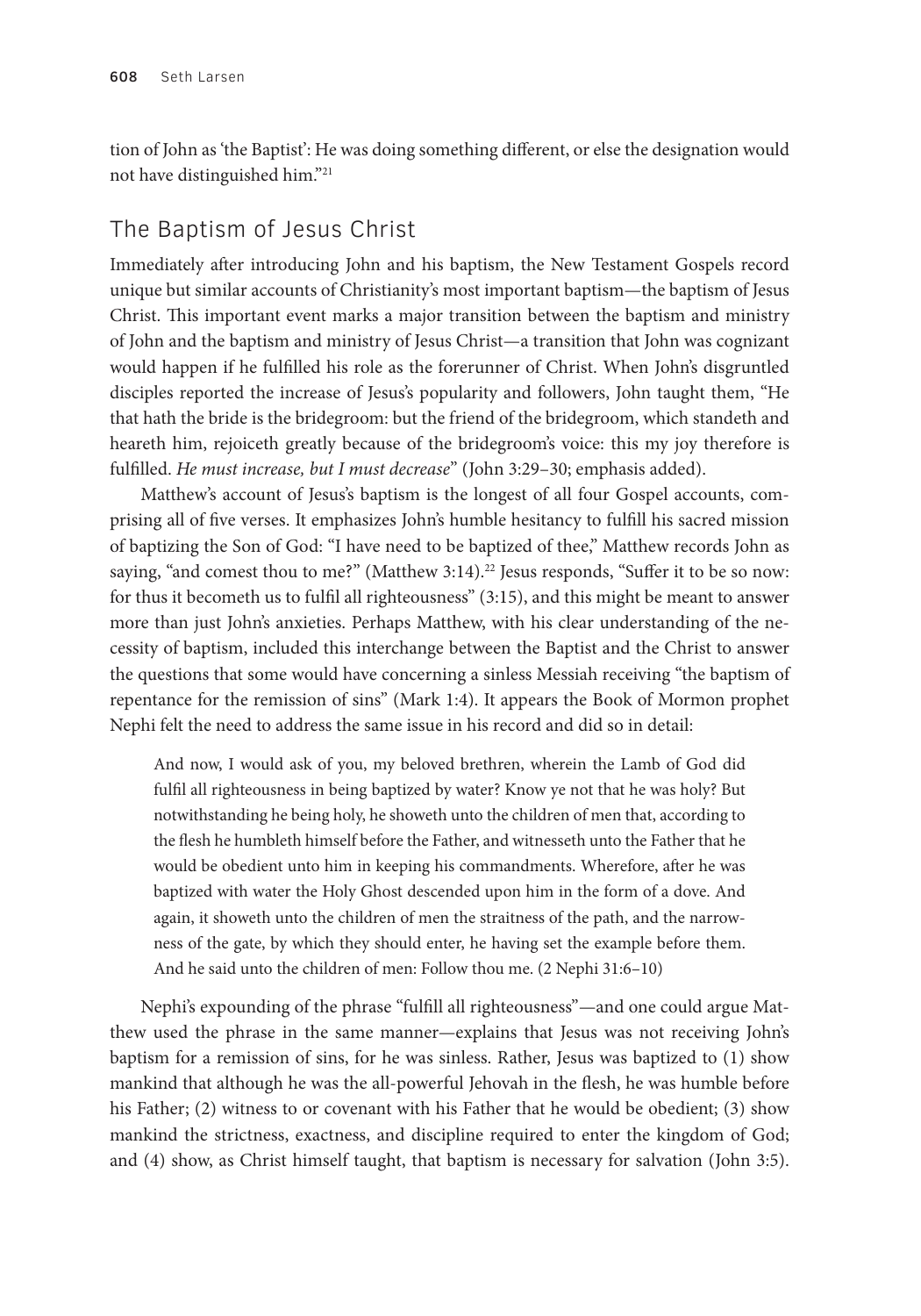"To fulfill all righteousness," writes Elder McConkie, "is to perform every ordinance, keep every commandment, and do every act necessary to the attainment of eternal life."23 If Jesus's commanding invitation was to follow him, we should know what he did and how he did it.

Luke's account of Jesus's baptism is the shortest among the Synoptic Gospels, only two verses in all. This is a little surprising following Luke's attention to detail leading up to this important event. Although it is short, Luke does preserve important details not found in the other Gospels. For instance, only Luke mentions that the heavens being opened and the Spirit descending were a result of Jesus praying (3:21). Luke's description of the Holy Ghost's appearance at Jesus's baptism is also unique. Matthew, Mark, and John each mention the Spirit descending upon Jesus "like a dove" (Matthew 3:16; Mark 1:10; John 1:32), but Luke records that "the Holy Ghost descended in a *bodily shape* like a dove" (3:22; emphasis added) and retains the eternal truth concerning the Godhead as found in Doctrine and Covenants 130:22. Speaking of the Spirit's descent at Christ's baptism, Joseph Smith taught:

The sign of the dove was instituted before the creation of the world, a witness for the Holy Ghost, and the devil cannot come in the sign of a dove. The Holy Ghost is a personage, and is in the form of a personage. It does not confine itself to the *form* of the dove, but in *sign* of the dove. The Holy Ghost cannot be transformed into a dove; but the sign of a dove was given to John to signify the truth of the deed, as the dove is an emblem or token of truth and innocence.<sup>24</sup>

The Gospel of John suggests the same idea for the role the Holy Ghost played at the baptism of Jesus. John (the Beloved) records the Baptist as saying: "He that sent me to baptize with water, the same said unto me, Upon whom thou shalt see the Spirit descending, and remaining on him, the same is he which baptizeth with the Holy Ghost" (John 1:33).

## Baptism in the Gospels

On the subject of baptism, the Synoptic Gospels are generally quite sparse, with just a few subtle references. Perhaps the most significant comes at the end of the Gospel of Matthew. After the Resurrection and forty-day ministry, and just before his ascension into heaven, the Lord gave his apostles a charge: "Go ye therefore, and teach all nations, baptizing them in the name of the Father, and of the Son, and of the Holy Ghost" (Matthew 28:19). This commission was taken seriously by the apostles, and accounts of their many baptisms can be read in the Acts of the Apostles and in the epistles of Paul. However, those accounts were not the first experience Jesus's disciples had with baptism.

In the Fourth Gospel, John records a fascinating insight concerning Jesus, his disciples, and baptism. In John 3 we see that the ministries of the Baptist and Jesus overlap. Jesus, along with his disciples, went into the land of Judea for precisely the same reason John the Baptist was there, namely to baptize, "because there was much water there" (3:23). It is clear that John was fulfilling his prophetic mission to prepare the way before the Lord; as one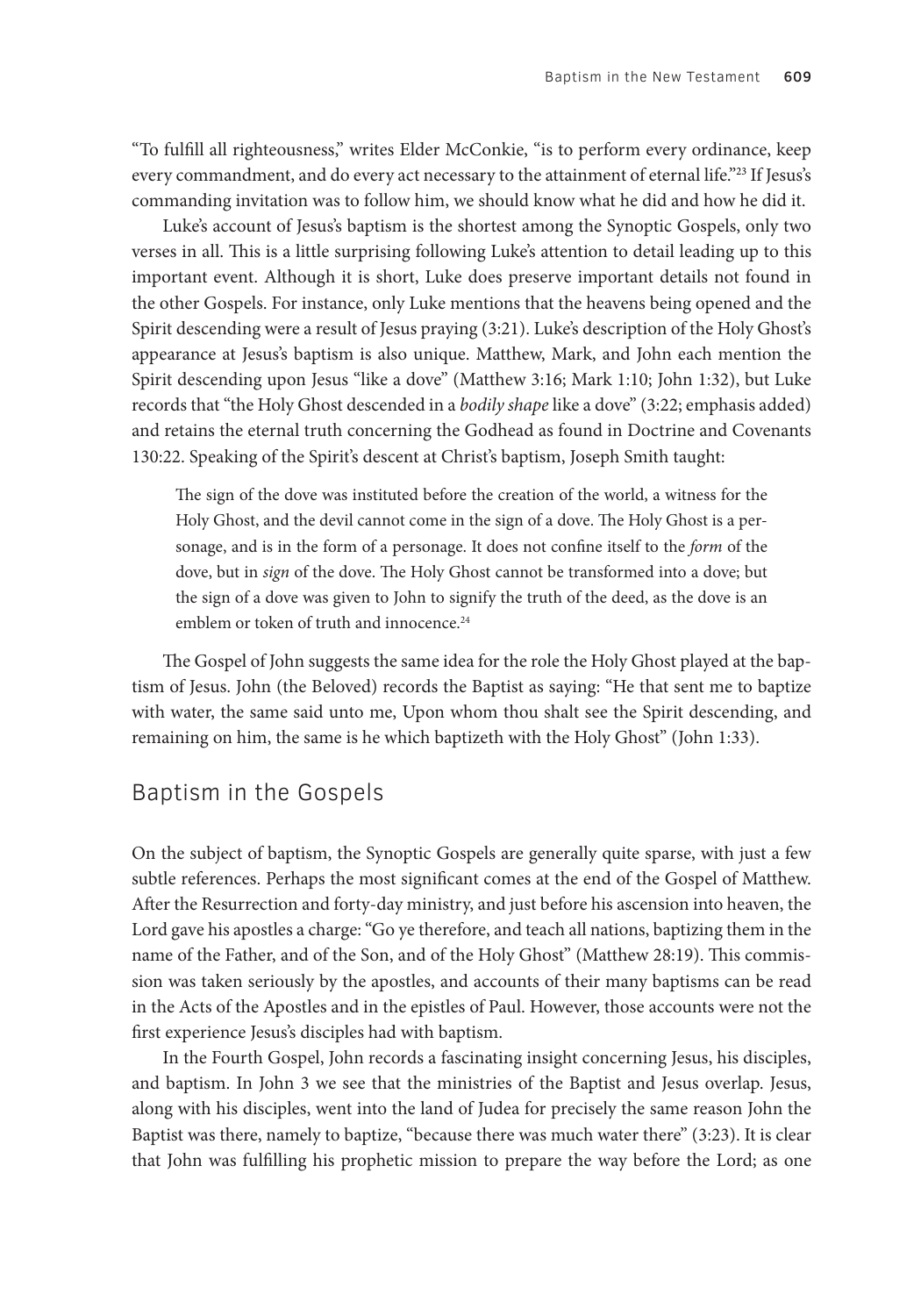of the Baptist's disciples reported, "Rabbi, he that was with thee beyond Jordan, to whom thou barest witness, behold, the same baptizeth, and all men come to him" (3:26). John 4:1 mentions that news had made it to the Pharisees that Jesus had "made and baptized more disciples than John," and apparently this made them uneasy. As the Joseph Smith Translation for verses 2–4 clarifies: "They sought more diligently some means that they might put him to death; for many received John as a prophet, but they believed not on Jesus. Now the Lord knew this, though he himself baptized not so many as his disciples; for he suffered them for an example, preferring one another" (JST John 4:2–4). These verses make it clear that Jesus was indeed performing the ordinance of baptism himself but primarily gave that responsibility to his disciples so they could be an example.<sup>25</sup>

Although Jesus, his disciples, and early Christian leaders also baptized in water unto repentance, the baptism they were performing had minor but significant differences in comparison to the baptism of John. For one, those who received Christian baptism would have taken upon themselves Christ's name. In addition to this a promise was added "that in due course [Christ's] converts would be baptized by the Spirit."26 It is most likely that because of these small but vital differences, Jesus and his disciples were not only baptizing new followers but rebaptizing John's disciples that were listening to and obeying the Baptist's message and invitation to follow the Lamb of God, including Andrew and John (John 3:36–37). John the Baptist himself taught his disciples that "I indeed have baptized you with water; but he shall not only baptize you *with water*, but with fire, and the Holy Ghost" (JST Mark 1:8; emphasis added). Acts 19:1–7 provides an example of a group of John the Baptist's disciples receiving Christian baptism some two decades after the Resurrection:

And it came to pass, that, while Apollos was at Corinth, Paul having passed through the upper coasts came to Ephesus: and finding certain disciples, he said unto them, Have ye received the Holy Ghost since ye believed? And they said unto him, We have not so much as heard whether there be any Holy Ghost. And he said unto them, Unto what then were ye baptized? And they said, Unto John's baptism. Then said Paul, John verily baptized with the baptism of repentance, saying unto the people, that they should believe on him which should come after him, that is, on Christ Jesus. When they heard this, they were baptized in the name of the Lord Jesus. And when Paul had laid his hands upon them, the Holy Ghost came on them; and they spake with tongues, and prophesied. And all the men were about twelve.

It seems evident from these verses that those who had been baptized and were disciples of John were rebaptized in the name of Christ.

The Gospel of John contains another important story dealing with baptism: John 3:3–5. These verses are the foundational authority for Christian baptism for one main reason they record the Lord himself teaching about the purpose and necessity of baptism. In these verses, the Lord teaches that through baptism one is born anew, reborn from above or spiritually reborn, through the dual cleansing and sanctifying powers of baptism in the water and from the Spirit (John 3:3, 5).<sup>27</sup> Thus, Jesus brings together the two elements of baptism that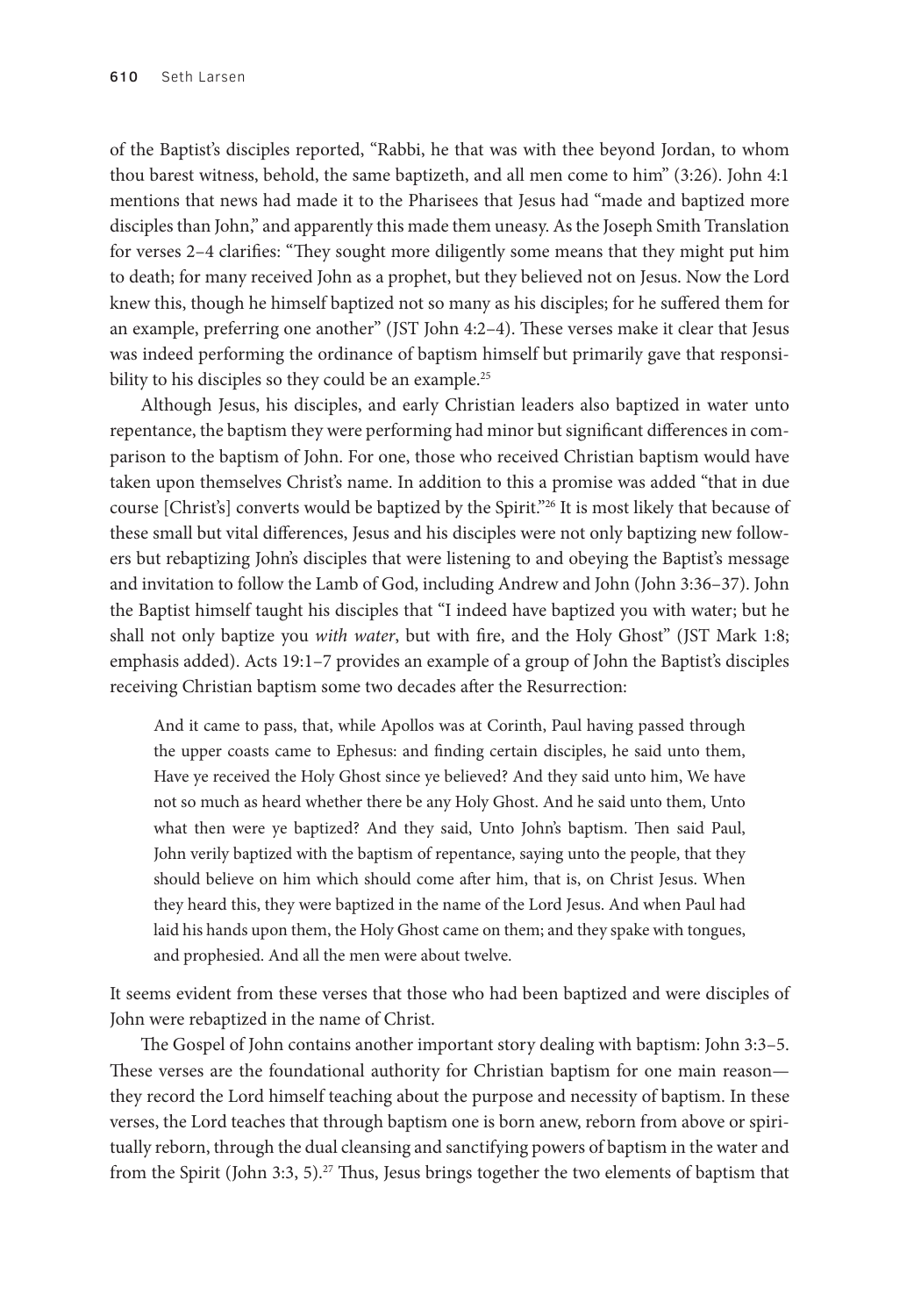were separate in John's baptism.<sup>28</sup> Jesus boldly emphasized to the Pharisaic teacher and ruler Nicodemus that baptism is prerequisite to seeing and gaining entrance into the kingdom of God. The teachings of Christianity's central figure in these verses make it essential for those who claim to be Christ–centered in their faith, and for all who are seeking after him, to be born anew through the waters of baptism and the reception of the Holy Ghost.

## Baptism in the Acts of the Apostles

Acts preserves much regarding the role baptism played in the early church and what Christian baptism—baptism of water and the Spirit—looked like in the earliest days of the primitive church. In this section we will look at two insightful pericopes dealing with baptism: the day of Pentecost and Philip's ministry in Samaria.

#### The day of Pentecost

Fifty days after Passover was the Jewish celebration of Pentecost, also known as "the feast of harvest" (Exodus 23:16), "the feast of weeks" (Exodus 34:22; Deuteronomy 16:10), or "the day of the firstfruits" (Numbers 28:26). The day of Pentecost marks the day in which the Lord's promised endowment of the Holy Ghost was fulfilled. Elder Bruce R. McConkie wrote: "During his mortal ministry our Lord gave his disciples the gift of the Holy Ghost, which is the right to the constant companionship of that member of the Godhead based on faithfulness (John 20:22). But as long as Jesus was with them, the actual enjoyment of the gift was withheld (John 7:39; 14:26; 15:26–27; 16:7–15; Acts 1:8). Fulfilment of the promise came on the day of Pentecost."29

It is important to understand that there were different groups of people interacting in various ways with the spiritual outpouring on that day. Gathered together were the disciples of the Lord experiencing the gifts of the Spirit (Acts 2:4). Then there were those witnessing this miraculous event who felt the influence of the Spirit and stood in amazement as they heard God's word in their own language (2:7–8). There were also those who mocked (2:13). It was to these last two groups that Peter bore a powerful witness of Christ, causing those gathered to be "pricked in their heart" and to ask what they needed to do (2:37). Peter's response to their question provides insight into the process of conversion in the early church and gives us some understanding as to what baptism looked like in first-century Christianity: "Then Peter said unto them, Repent, and be baptized every one of you in the name of Jesus Christ for the remission of sins, and ye shall receive the gift of the Holy Ghost. . . . Then they that gladly received his word were baptized: and the same day there were added unto them about three thousand souls" (2:38, 41). From these verses, it appears that baptism was a necessary part of following Jesus Christ in the post-Resurrection church. According to Peter's invitation, it appears that a proselyte must show or manifest faith in Jesus Christ and his teachings and repentance in order to be baptized and gain entrance into Christ's church. Like the baptism of John, first-century baptism brought a remission of sins but was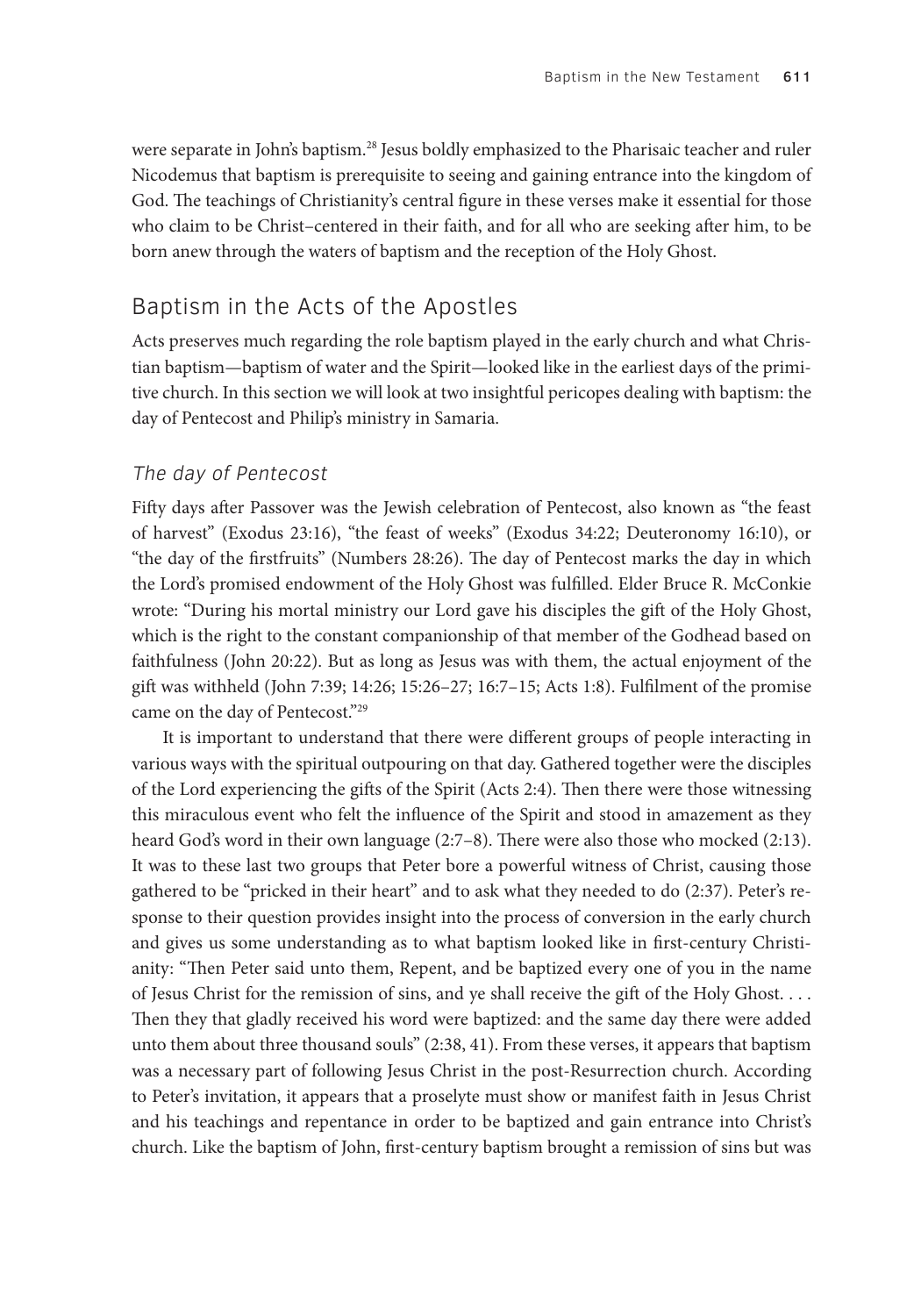performed in the name of Christ and was followed by the proselyte receiving the gift of the Holy Ghost by the laying on of hands (8:17).

## Philip's ministry in Samaria

Acts 8:5–19 contains the account of Philip—one of the "seven men of honest report, full of the Holy Ghost and wisdom" (6:3)—ministering in Samaria and provides additional insight into first-century baptism. The account states that Philip "preached Christ unto them. And the people with one accord gave heed unto those things which Philip spake, hearing and seeing the miracles which he did" (8:5–6). Their belief increased to the point that "they believed Philip preaching the things concerning the kingdom of God, and the name of Jesus Christ, they were baptized, both men and women" (8:12). The main insight from this story is gained from the following verses:

Now when the apostles which were at Jerusalem heard that Samaria had received the word of God, they sent unto them Peter and John: who, when they were come down, prayed for them, that they might receive the Holy Ghost: (for as yet he was fallen upon none of them: only they were baptized in the name of the Lord Jesus.) Then laid they their hands on them, and they received the Holy Ghost. (8:14–17)

There are many things we can learn from this account. First, there were some in the first century who, like Philip, held the priesthood authority to baptize with water and had powerful faith to work many miracles but did not have the power or authority to confer the gift of the Holy Ghost. This power seems to have rested with the apostles during at least part of the first century. Second, the gift of the Holy Ghost was bestowed by the laying on of hands, something Latter-day Saints would find familiar to their baptismal experience. Third, this account emphasizes the important two-part nature of baptism that Christ taught to Nicodemus. The Samaritan Saints believed and were baptized with water, but their baptism was complete only when Peter and John came and bestowed the gift of the Holy Ghost.

# Baptism in the Pauline Epistles

The letters of the apostle Paul, although they are very time- and context-specific, are important early Christian texts because they provide a window through which we can observe the earliest forms of Christianity after the resurrection of Jesus Christ. "The apostle Paul is a central figure for the study of Christian baptism," writes Ferguson. "His own experience and the evidence of his letters show baptism to have been practiced from the earliest days of the church."30

# Galatians 3:26–27

In his letter to the Galatians, Paul expounded on the purposes for the law of Moses and the role it played in pointing Israel to Christ. Paul refuted the claims made by the Judaizers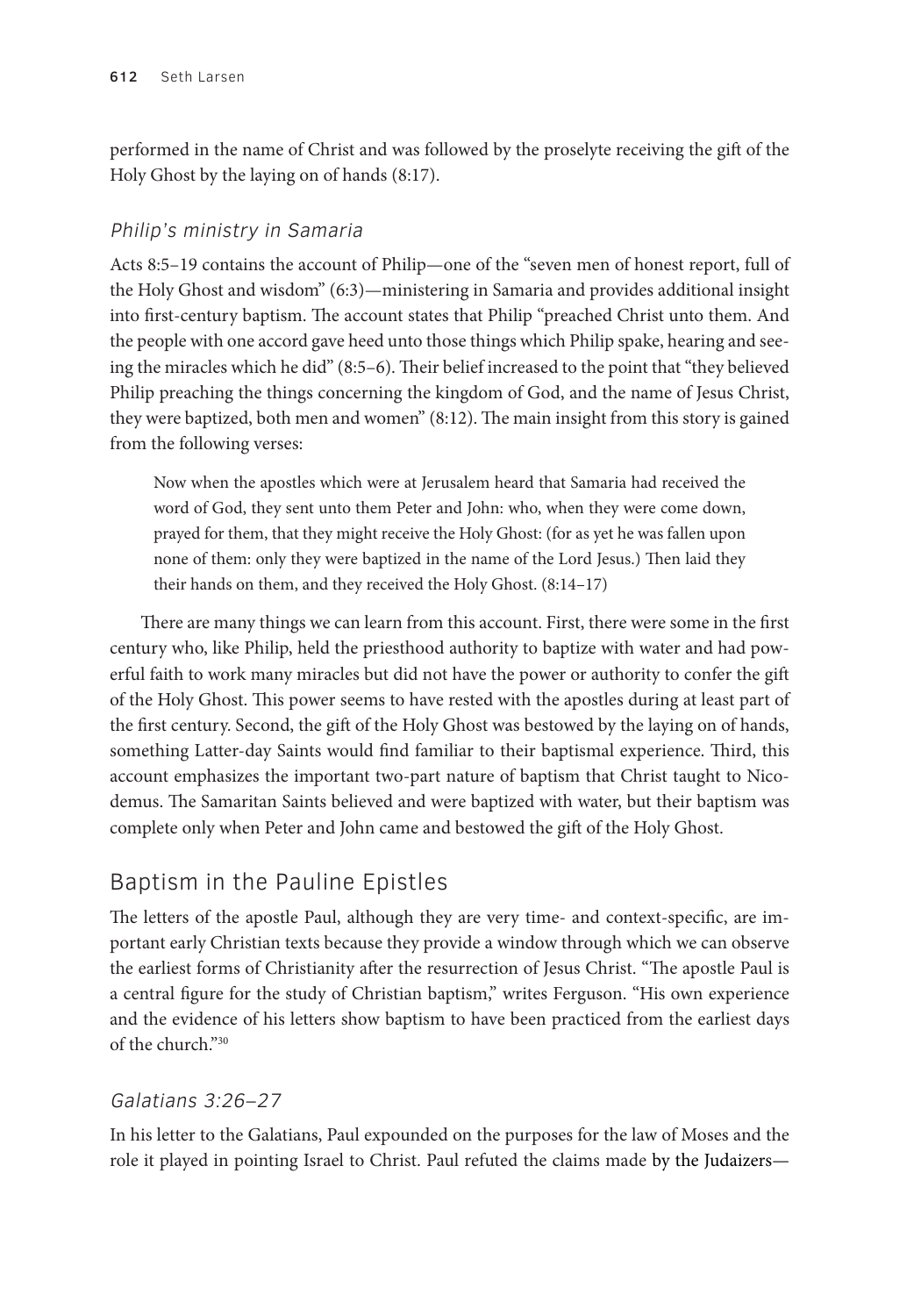Christians who believed and taught that in order to become Abraham's seed and gain salvation, one needed to conform to the law of Moses by explaining that Abraham's seed were individuals of faith.<sup>31</sup> It was faith in Christ that connected one to the promises of Abraham, not the law. God's law acts as a guide or schoolmaster to help us learn of Christ and become more like him. However, because of our inability to keep the law perfectly, it is the law that condemns us. The law itself has no power to save; Christ alone saves. Christ, through his atonement, allows us to be justified by obedience to the law. We are sanctified and saved through faith in Christ. Faith in Christ is expressed through the act of baptism. As Paul stated, "Ye are all the children of God by faith in Christ Jesus. For as many of you as have been baptized into Christ have put on Christ" (Galatians 3:26–27).

The phrase "baptized into Christ" more accurately means baptized in the name of Christ. Beasley-Murray explains: "The *Eis Xriston* ('into Christ') is to be understood as an abbreviation of the common *Eis to onoma tou Xristou* ('in the name of Christ') and therefore has the meaning of baptism with reference to Christ, for dedication to and appropriation by Christ."32 Thus, through baptism one receives or takes upon himself or herself a new name and becomes part of a new family—the family of Christ. King Benjamin taught: "I would that ye should take upon you the name of Christ, all you that have entered into the covenant with God that ye should be obedient unto the end of your lives. And it shall come to pass that whosoever doeth this shall be found at the right hand of God, for he shall know the name by which he is called; for he shall be called by the name of Christ" (Mosiah 5:8–9). Elder McConkie explained this process in this manner:

Those accountable mortals who then believe and obey the gospel are born again; they are born of the Spirit; they become alive to the things of righteousness or of the Spirit. They become members of another family, have new brothers and sisters, and a new Father. They are the sons and daughters of Jesus Christ. They take upon them his name in the waters of baptism and certify anew each time they partake of the sacrament that they have so done; or, more accurately, in the waters of baptism power is given them to become the sons of Christ, which eventuates when they are in fact born of the Spirit and become new creatures of the Holy Ghost.<sup>33</sup>

The second half of Paul's statement is striking, powerful, and beautiful, but it naturally produces feelings of humility and inadequacy when one begins to understand its implications in daily life. "For as many of you as have been baptized into Christ have *put on Christ*" (Galatians 3:27; emphasis added). In other words, by taking upon oneself Christ's name through baptism, one has chosen to take upon himself or herself the appearance of Christ that comes through the endowment of the Spirit. For Latter-day Saints, this comes through living a Christlike life. As the Book of Mormon prophet Alma stated while questioning the people of the church in Zarahemla: "And now behold, I ask of you, my brethren of the church, have ye spiritually been born of God? Have ye *received his image in your countenances*?" (Alma 5:14; emphasis added). Ferguson writes, "Baptism places one into Christ, so that one is now clothed with Christ, having put him on as one puts on clothing. This has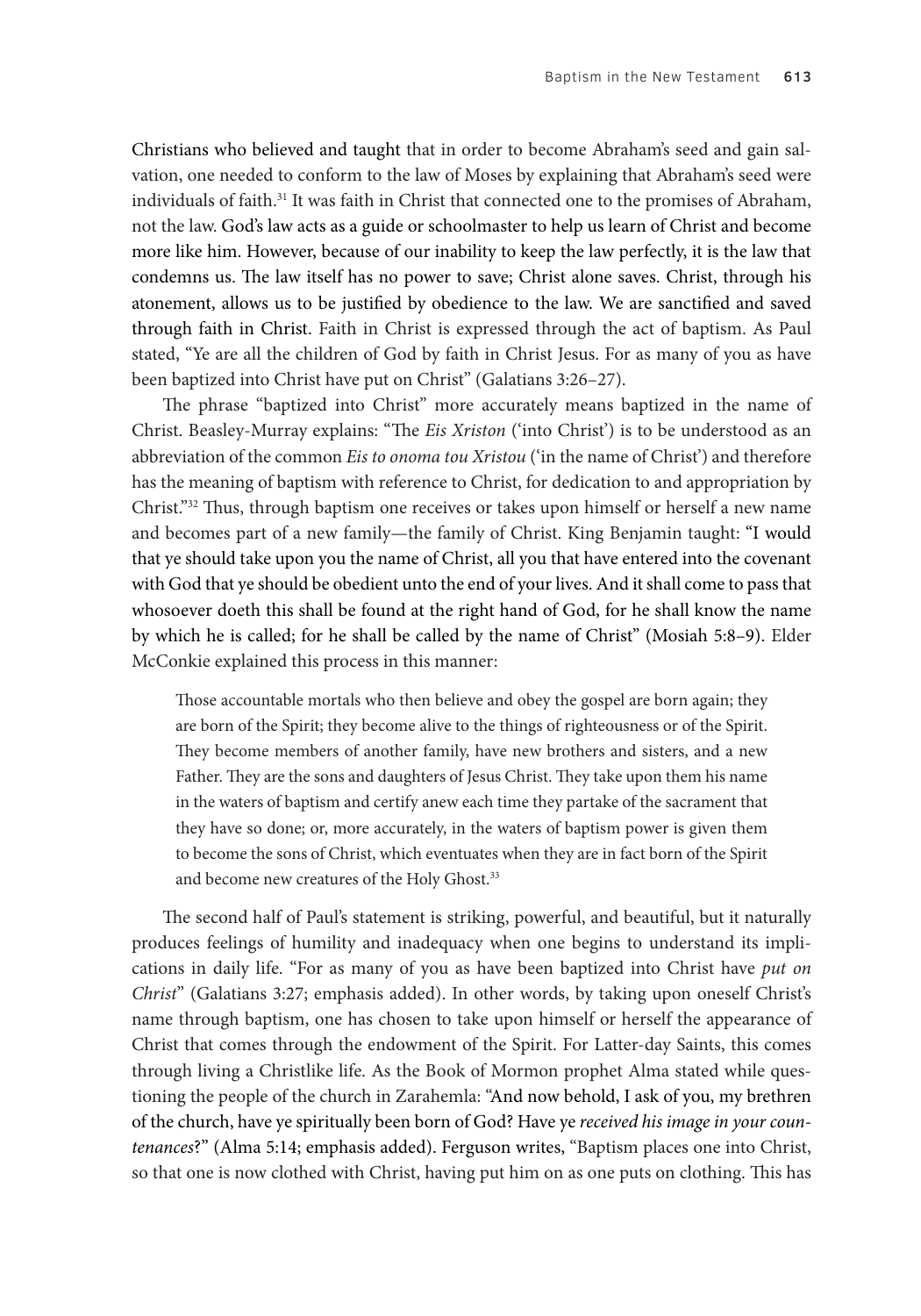the effect of bringing to one the benefits that are Christ's, making one what Christ is—true descendant of Abraham, heir of the promises, son God, recipient of the Spirit."34

## 1 Corinthians 15:29

According to 1 Corinthians 15, there were some among the saints in Corinth that were either doubting, or even possibly teaching against, the reality of the Resurrection (both Christ's and the coming one of all humanity). To combat such views, in 1 Corinthians 15 Paul made a progressive, rational argument for the reality of Christ's, and thus all mankind's, bodily resurrection:

But if there be no resurrection of the dead, then is Christ not risen: and if Christ be not risen, then is our preaching vain, and your faith is also vain. Yea, and we are found false witnesses of God; because we have testified of God that he raised up Christ: whom he raised not up, if so be that the dead rise not. For if the dead rise not, then is not Christ raised: and if Christ be not raised, your faith is vain; ye are yet in your sins. Then they also which are fallen asleep in Christ are perished. If in this life only we have hope in Christ, we are of all men most miserable. (15:13–19)

It is in this context—Paul's argument for the reality of the Resurrection—that he says, "Else what shall they do which are baptized for the dead, if the dead rise not at all? why are they then baptized for the dead?" (15:29). In other words, Paul is arguing, "There is no point for saints to perform baptisms for those who have died if those who have died won't live again; and if the dead won't live again, then Christianity is a lie." Paul's purpose was not to teach about baptism, or even baptism for the dead, or to support the doctrines of the latterday church (though he is citing vicarious baptism); rather, Paul was defending the reality and validity of bodily resurrection.<sup>35</sup> Why perform vicarious baptisms, as the Corinthians were doing, if there will be no resurrection of the dead?

### Romans 6:1–11

One of Paul's most well-known explanations of baptism is in his epistle to the Romans. Paul powerfully and beautifully connects the purpose that baptism serves in the conversion process and its relationship to Christ and his atonement. After explaining justification through the grace of Christ, Paul asks a question that transitions the topic to baptism: "Shall we continue in sin, that grace may abound? God forbid. How shall we, that are dead to sin, live any longer therein?" (6:1–2). Then he explains, "Know ye not, that so many of us as were baptized into Jesus Christ were baptized into his death? Therefore we are buried with him by baptism into death: that like as Christ was raised up from the dead by the glory of the Father, even so we also should walk in newness of life" (6:3–4). Paul's use of the phrase "know ye not" indicates that this portion of his message was—or should be—known among the early Christians, namely that those baptized in the name of Christ were baptized into his death.<sup>36</sup>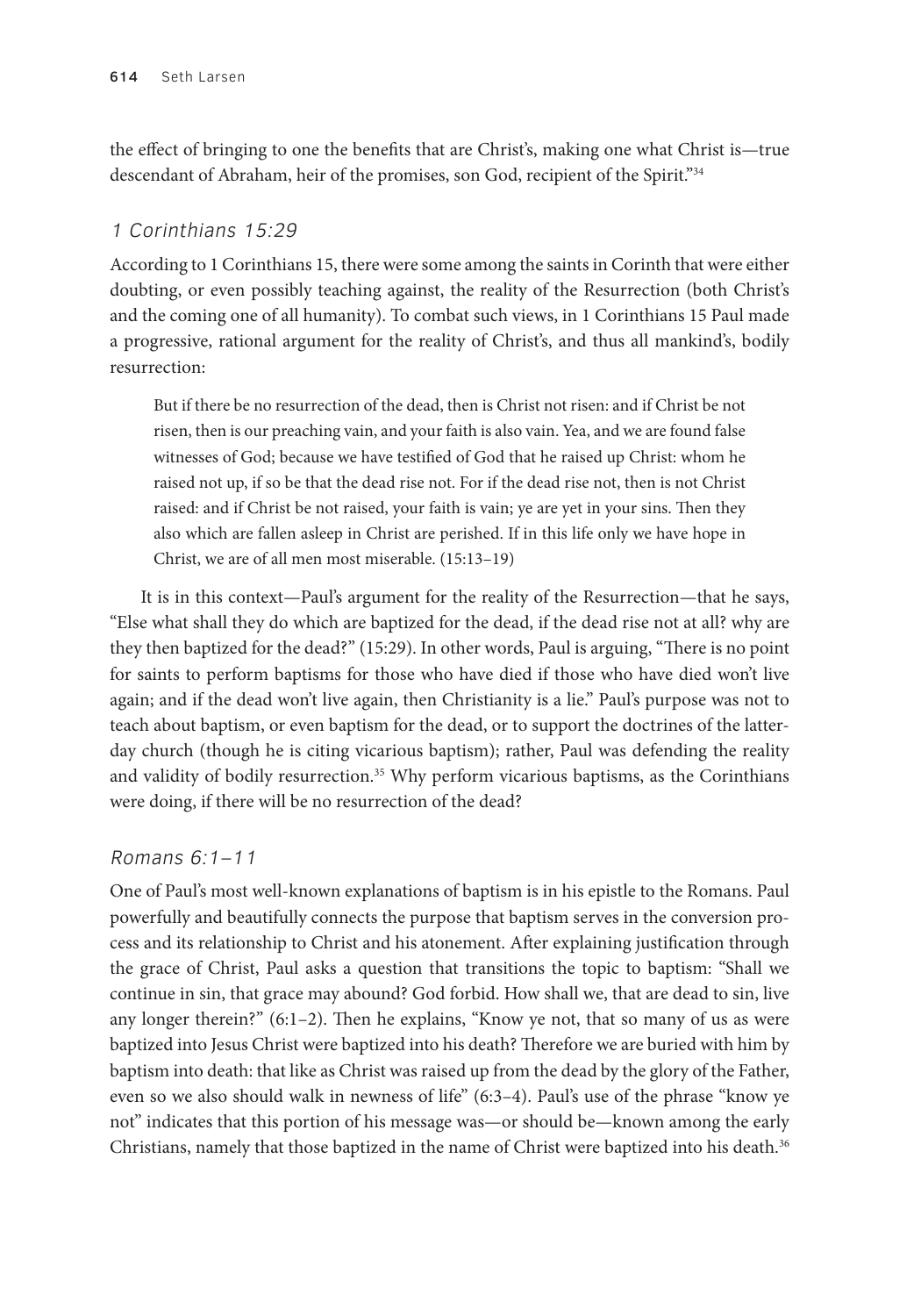It is also interesting to note that Paul once again uses the same recognized abbreviated phrase "baptized into Jesus Christ" in this passage as he used in his epistle to the Galatians.

For Paul, baptism is more than just a necessary rite to follow Christ; rather, through baptism one participates with Christ in his atonement. Through baptism, one is buried with Christ into death. "Knowing this," Paul writes, "that our old man is crucified with him, that the body of sin might be destroyed, that henceforth we should not serve sin" (6:6). Paul also taught that baptism was in "the likeness of [Christ's] resurrection" (6:5); one is raised up from the watery grave to "walk in newness of life" (6:4). Baptism, for Paul, was not simply an entrance rite into the kingdom of God but an entrance into a new life in Christ. "Therefore," Paul wrote to the Corinthian saints, "if any man be in Christ, he is a *new creature*: old things are passed away; behold, all things are become new" (2 Corinthians 5:17; emphasis added). This is also supported in his previous teachings on baptism found in Galatians.

There are other references to baptism in the epistles of Paul. In his letter to the Colossians, Paul makes a comparison between the law of circumcision and baptism and the role they both play in putting off the natural man and becoming a new being and forsaking sin (2:11–13). In his letter to Titus, Paul teaches that Christ through his mercy saves us "by the washing of regeneration, and renewing of the Holy Ghost" (3:5), which again presents baptism as a rite that restores one to purity and establishes or releases the divinity planted within each of us. These references reveal that, for Paul, baptism was vital to one's progression of faith and relationship to Christ and ultimately to one's eternal potential. Also, the many symbolic connections found within the Christian baptismal rite had very real applications to life and eternity and very real blessings to be received by the recipient.

### Conclusion

After the Pauline Epistles, there are only a few scattered references to baptism in the remaining New Testament books.<sup>37</sup> From this cursory study, a few things seem clear: (1) baptism, as taught by Christ and later his disciples, was necessary for salvation; (2) Christian baptism must include two parts in order to be complete: the baptism of water and the baptism of the Spirit; (3) Christians manifested their faith in Jesus Christ by being baptized; (4) through baptism, one received a remission of sins; (5) through baptism, one took the name of Christ as well as the responsibility to be a new person, a Christlike person; (6) baptism was necessary to gain entrance into the church of Christ and be numbered among the disciples; and (7) baptism in the first century was more than just an entrance rite; in fact, it was deeply symbolic and connected the participant to Christ and the blessings associated with him namely, becoming the seed of Abraham and inheriting the blessings and covenant promises of Abraham.

بنجت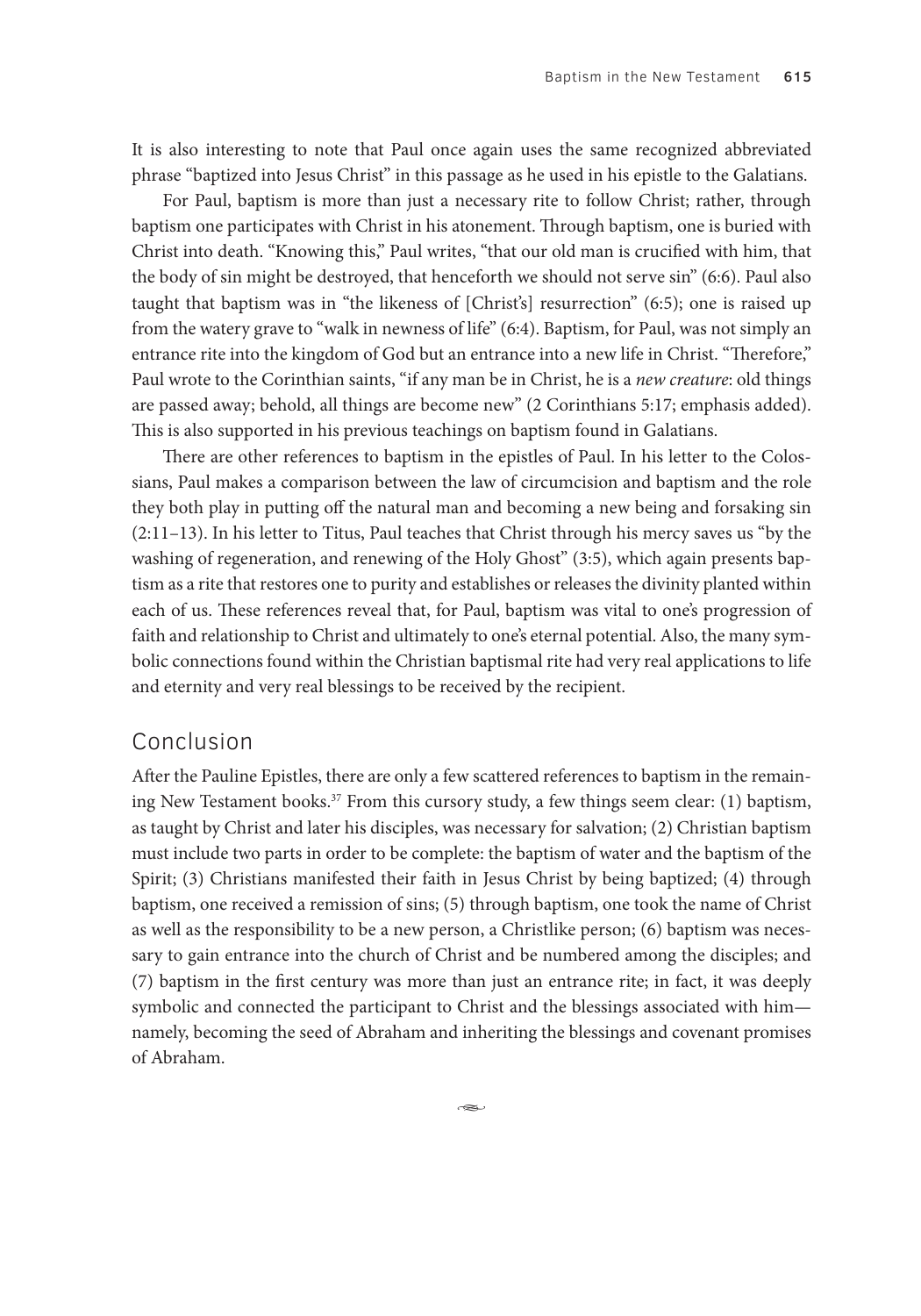**Seth S. Larsen** is an instructor in the Seminaries and Institutes program of The Church of Jesus Christ of Latter-day Saints.

# Further Reading

Beasley-Murray, G. R. *Baptism in the New Testament*, 11–31. New York: St. Martin's, 1963. Christofferson, D. Todd. "Justification and Sanctification." *Ensign*, June 2001. Ferguson, Everett. *Baptism in the Early Church: History, Theology, and Liturgy in the First Five Centuries*. Grand

Rapids, MI: Eerdmans, 2009. Gavin, F. *The Jewish Antecedents of the Christian Sacraments*, 26–58. New York: KTAV, 1969. McConkie, Bruce R. *Doctrinal New Testament Commentary*. 3 vols. Salt Lake City: Bookcraft, 1965–73.

# Notes

- 1. D. Todd Christofferson, "Justification and Sanctification," *Ensign*, June 2001, 18.
- 2. Bruce R. McConkie, *Mormon Doctrine*, 2nd ed. (Salt Lake City: Bookcraft, 1966), 52, s.v. "Baptism."
- 3. *Times and Seasons*, September 1, 1842, 903–5, *The Joseph Smith Papers*, http://www.josephsmithpapers .org/paper-summary/times-and-seasons-1-september-1842/9. See also Doctrine and Covenants 20:23–28, which affirms that the righteous posterity of Adam did, in fact, keep this commandment.
- 4. McConkie, *Mormon Doctrine*, 72.
- 5. Everett Ferguson, *Baptism in the Early Church: History, Theology, and Liturgy in the First Five Centurie*s (Grand Rapids, MI: Eerdmans, 2009), 25–37.
- 6. Ferguson, *Baptism in the Early Church*, 29.
- 7. G. R. Beasley-Murray, *Baptism in the New Testament* (New York: St. Martin's Press, 1963), 11–31; Arthur Darby Nock, "Early Gentile Christianity and Its Hellenistic Background," in *Essays on the Trinity and the Incarnation*, ed. A. E. J. Rawlinson (London: Longmans, Green & Co., 1928), 51–156; reprinted in Zeph Stewart, ed., *Arthur Darby Nock: Essays on Religion and the Ancient World* (Oxford: Oxford University Press, 1986), 49–133; and F. Gavin, *The Jewish Antecedents of the Christian Sacraments* (repr., New York: KTAV, 1969), 26–58. Gavin makes strong claims that Christianity is a morphed form of Judaism, especially Christian baptism. He argues that it is the same as Jewish proselyte baptism.
- 8. Ferguson, *Baptism in the Early Church*, 83.
- 9. Discourse, 22 January 1843, as reported by Wilford Woodruff, p. [6], *The Joseph Smith Papers*, http://www .josephsmithpapers.org/paper-summary/discourse-22-january-1843-as-reported-by-wilford-woodruff/3.
- 10. Isaiah 40:3; 1 Nephi 10:7–10; Malachi 3:1 (according to the Lord, in Matthew 11:10, John the Baptist fulfilled Malachi's prophecy); and Luke 1:13–22.
- 11. Joseph Smith, Discourse, 29 January 1843, as reported by Willard Richards–B, p. [2], *The Joseph Smith Papers*, http://www.josephsmithpapers.org/paper-summary/discourse-29-january-1843-as-reported-by-willard -richards-b/1.
- 12. Bruce R. McConkie, *Doctrinal New Testament Commentary* (Salt Lake City: Bookcraft, 1965–73), 1:113.
- 13. Steven C. Harper, *Making Sense of the Doctrine and Covenants: A Guided Tour through Modern Revelations* (Salt Lake City: Deseret Book, 2008), 296.
- 14. C. H. H. Scobie, *John the Baptist* (Philadelphia: Fortress, 1964), 90–91.
- 15. For a detailed explanation of justification and sanctification and their relationship to one another, see Christofferson, "Justification and Sanctification."
- 16. Ferguson, *Baptism in the Early Church*, 89.
- 17. Gavin, *Jewish Antecedents of the Christian Sacraments*; Scobie, *John the Baptist*, 93–102; and Joan E. Taylor, *The Immerser: John the Baptist within Second Temple Judaism* (Grand Rapids, MI: Eerdmans, 1997), 15–48. Taylor makes a strong argument that John and his baptism should not be linked to the Essenes.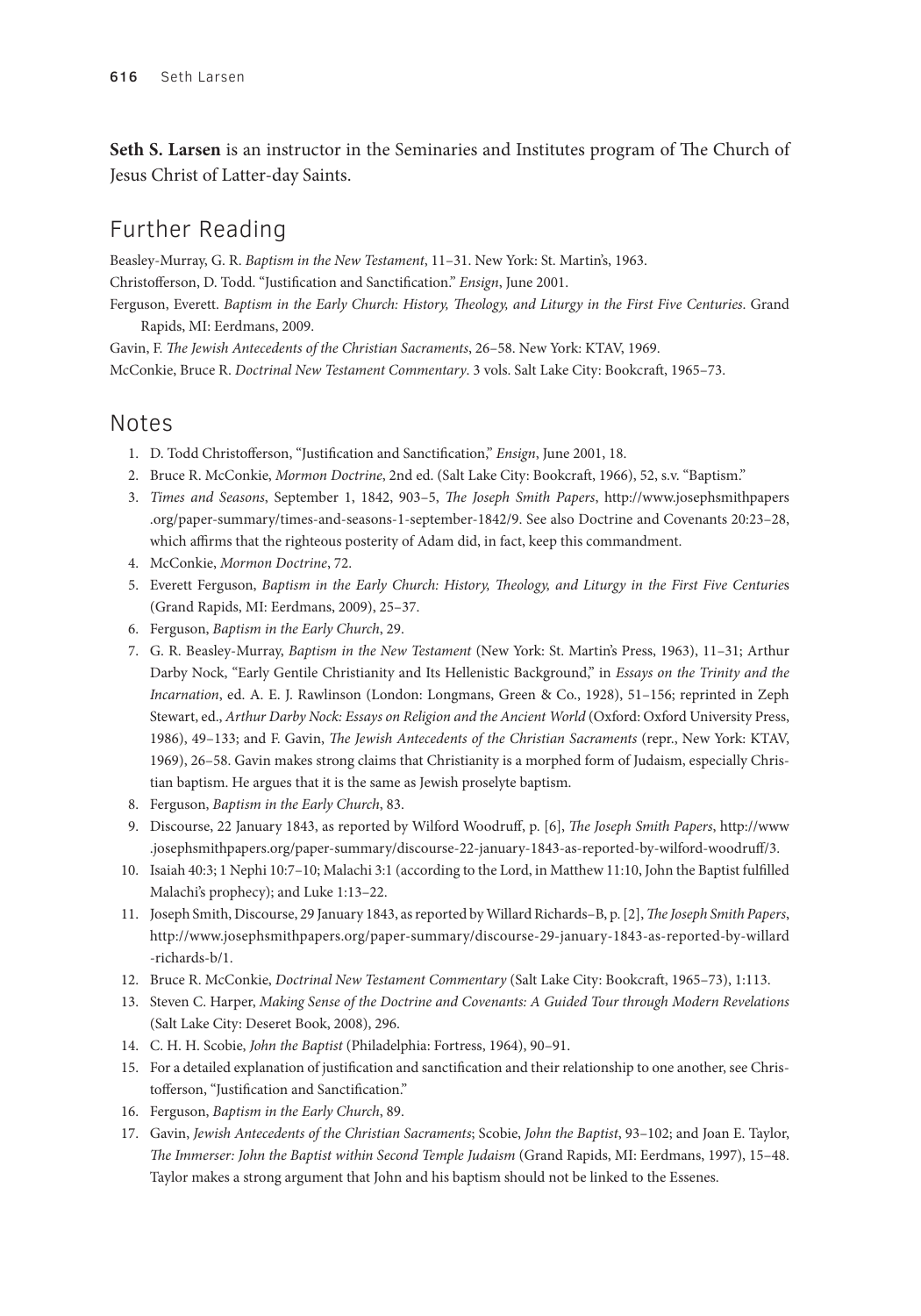- 18. Ferguson, *Baptism in the Early Church*, 88.
- 19. Some have pointed out that the report in Luke 3:14 that soldiers had responded to John's message might indicate that John baptized Gentiles, but Jewish soldiers who enforced the work of the tax collectors cannot be ruled out.
- 20. Ferguson, *Baptism in the Early Church*, 81.
- 21. Ferguson, *Baptism in the Early Church*, 88.
- 22. This emphasis found in the Gospel accounts of John's declaration that the one coming after him was greater than he and provided a superior baptism may be countering the possible embarrassment felt by later Christians in that Jesus, superior to John, was baptized by the lesser Jewish prophet. The fact that each Gospel author includes this event despite the possible embarrassment strongly supports the historicity of Jesus's baptism. Ferguson, *Baptism in the Early Church*, 100.
- 23. McConkie, *Doctrinal New Testament Commentary*, 1:123. Ferguson writes: "Righteousness was an important concept for Matthew. It often refers to God's saving activity, but here it likely means to obey God's plan. In receiving baptism Jesus identified with the people of Israel to whom John addressed his message and started on a path that led to the cross. He also set an example of obedience for others." Ferguson, *Baptism in the Early Church*, 102.
- 24. Joseph Fielding Smith, *Teachings of the Prophet Joseph Smith* (Salt Lake City: Deseret News, 1938), 276. Compare to Joseph Smith, Discourse, 29 January 1843, as reported by Franklin D. Richards, p. [13], *The Joseph Smith Papers*, http://www.josephsmithpapers.org/paper-summary/discourse-29-january-1843-as-reported -by-franklin-d-richards/3.
- 25. Concerning these very verses, Elder McConkie wrote, "Contrary to the false teachings and traditions of sectarianism Jesus personally performed water baptisms so that in all things he might be the great Exemplar. Without question he also performed all other ordinances essential to salvation and exaltation." McConkie, *Doctrinal New Testament Commentary*, 1:148.
- 26. McConkie, *Doctrinal New Testament Commentary*, 1:146.
- 27. The Lord taught Alma the Younger this same thing as well: "Marvel not that all mankind, yea, men and women, all nations, kindreds, tongues and people, must be born again; yea, born of God, changed from their carnal and fallen state, to a state of righteousness, being redeemed of God, becoming his sons and daughters; and thus they become new creatures; and unless they do this, they can in nowise inherit the kingdom of God" (Mosiah 27:25–29).
- 28. Beasley-Murray, *Baptism in the New Testament*, 230–31.
- 29. McConkie, *Mormon Doctrine*, 818, s.v. "Day of Pentecost."
- 30. Ferguson, *Baptism in the Early Church*, 146.
- 31. Beasley-Murray, *Baptism in the New Testament*, 146–47.
- 32. Beasley-Murray, *Baptism in the New Testament*, 147.
- 33. McConkie, *Doctrinal New Testament Commentary*, 2:471–72.
- 34. Ferguson, *Baptism in the Early Church*, 148.
- 35. It might be helpful for Latter-day Saints to understand that Joseph Smith and the early Saints of the Restoration would not have read or understood 1 Corinthians 15:29 as anything other than Paul arguing for the reality of the Resurrection until Joseph received his January 1836 revelation. It was through this revelation that Joseph first learned that his brother Alvin, and all who have died without the gospel who would have received it in mortality had they been given the chance, would not be denied the rewards of the gospel in the life to come. The reception of this revelation led to much discussion, pondering, and additional revelation surrounding the performance of proxy ordinances, the earliest being baptism for the dead. Most likely, the Prophet and Saints would not have recognized or made a connection with this verse until sometime during or after the restoration of the doctrine of vicarious ordinances. See also Matthew McBride, "Letters on Baptism for the Dead," in *Revelations in Context: The Stories behind the Sections of the Doctrine and Covenants*, https://history.lds.org/article/doctrine-and-covenants-baptisms-for-the-dead?lang=eng.